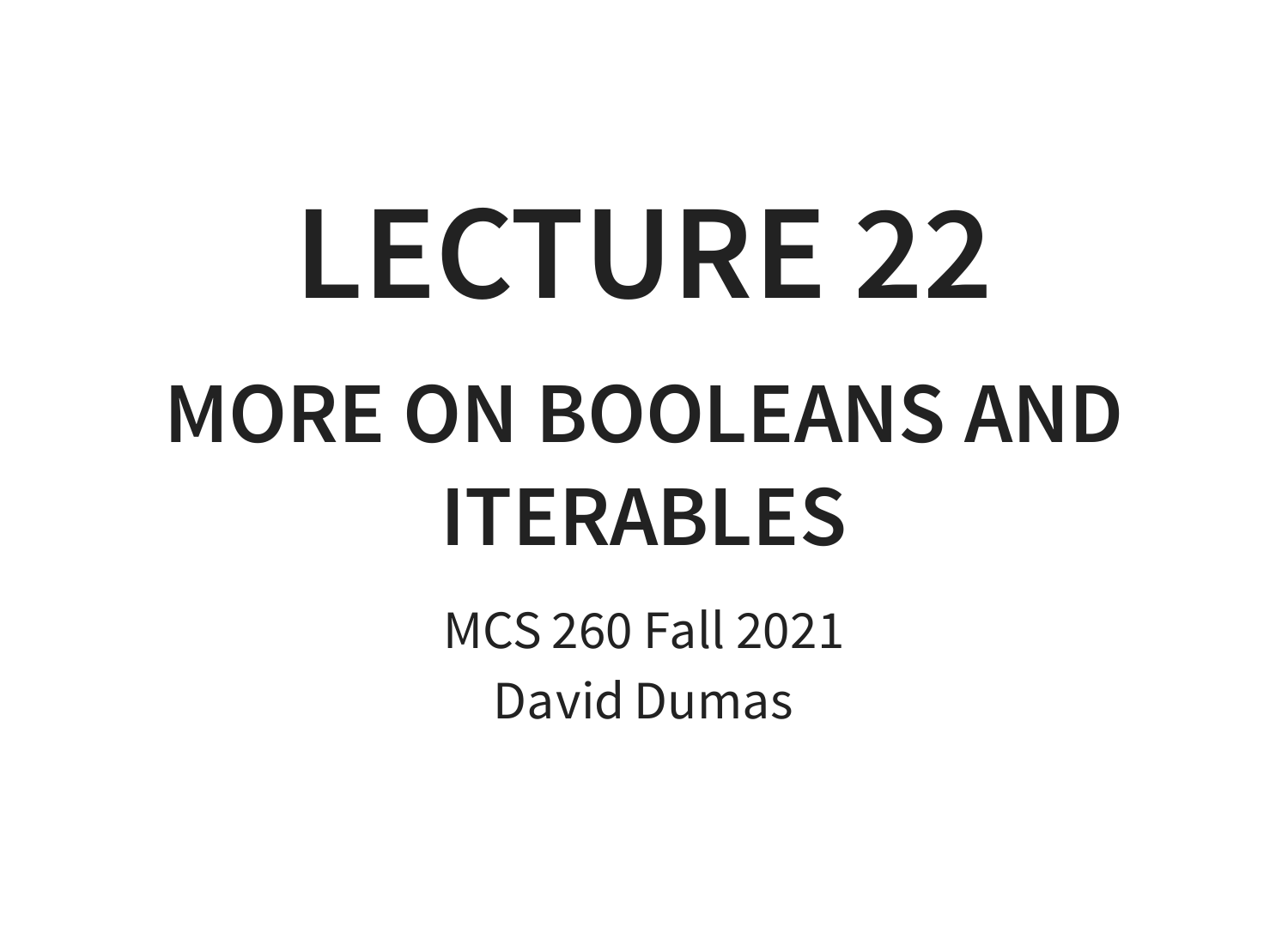#### **REMINDERS**

- Homework due every Tuesday 10am
- Thursday lab students: Attempt problem 1 on the worksheet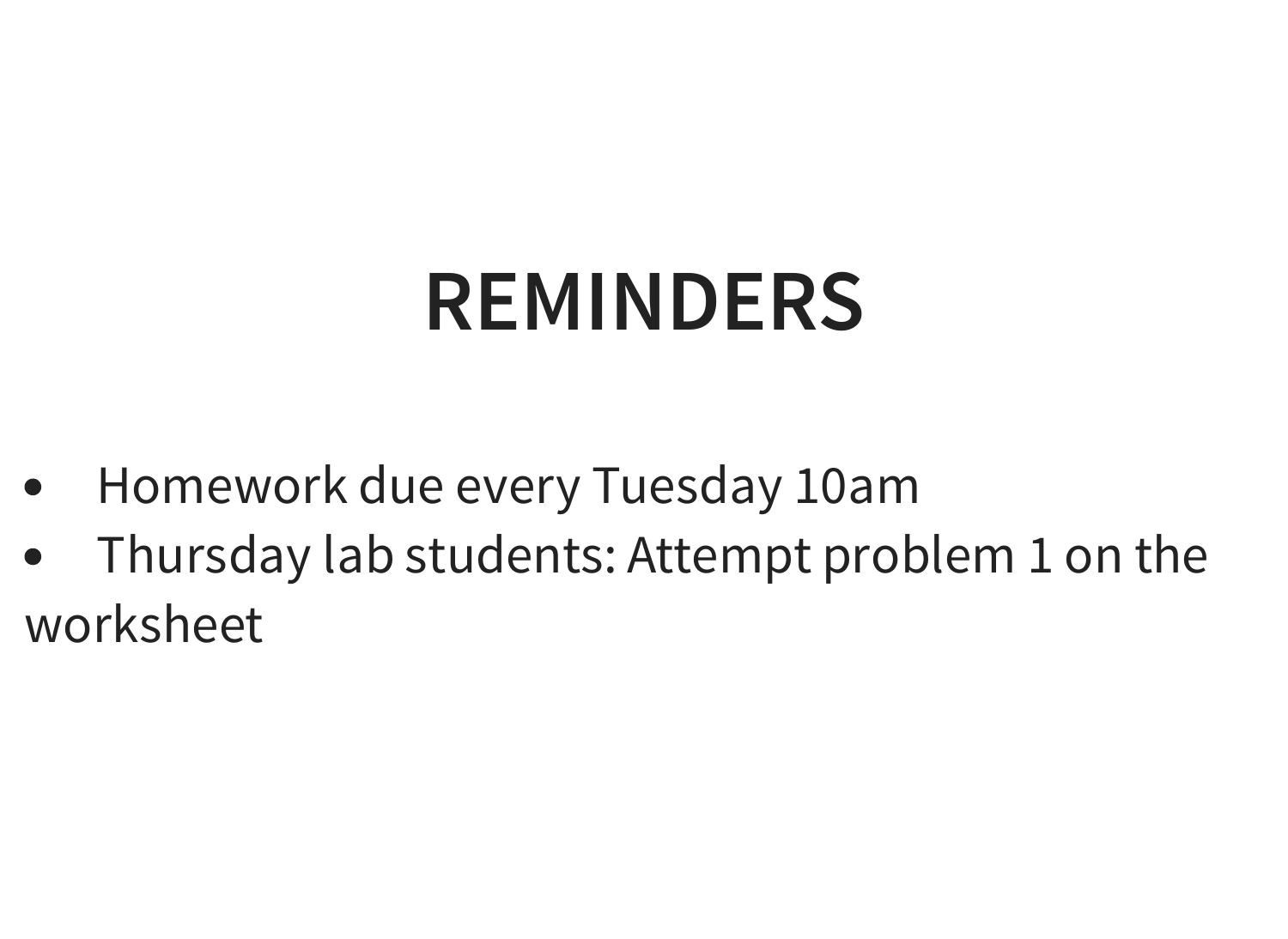#### **ASSIGNMENT WITH OPERATION**

Common pattern: Modify the value of a variable using an operation.

 $x = x + 25$ 

There is a shorter syntax for this:

 $x + = 25$ 

Not repeating the name  $x$  twice can help avoid errors.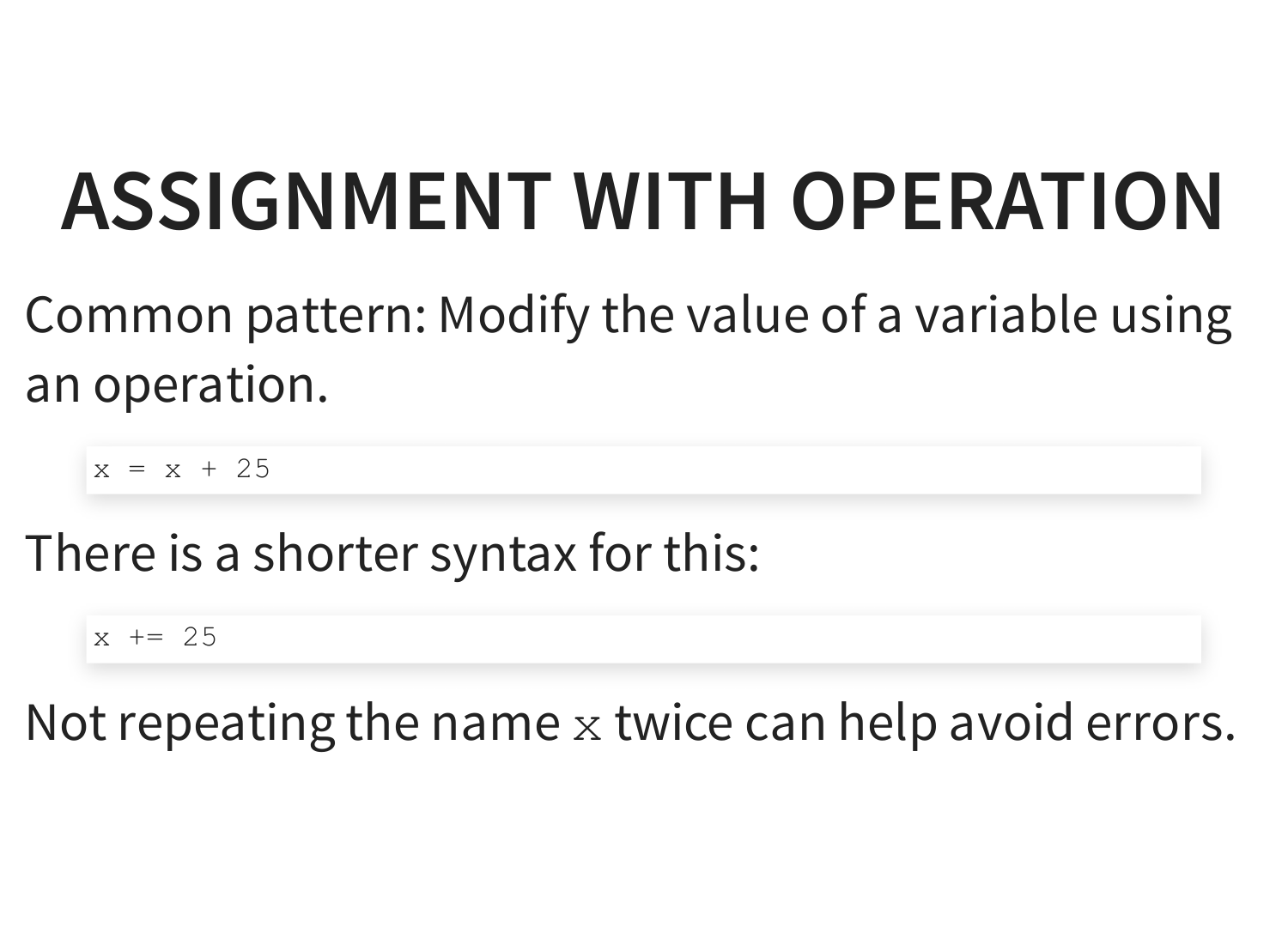| Old way       | New way                         |
|---------------|---------------------------------|
| $a = a + b$   | a += b                          |
| $a = a - b$   | $a = b$                         |
| $a = a * b$   | a $* = b$                       |
| $a = a / b$   | a $/=$ b                        |
| $a = a * * b$ | a $**=$ b                       |
| $a = a % b$   | a $\textdegree = \textdegree b$ |
| $a = a$ // b  | a $/$ / = b                     |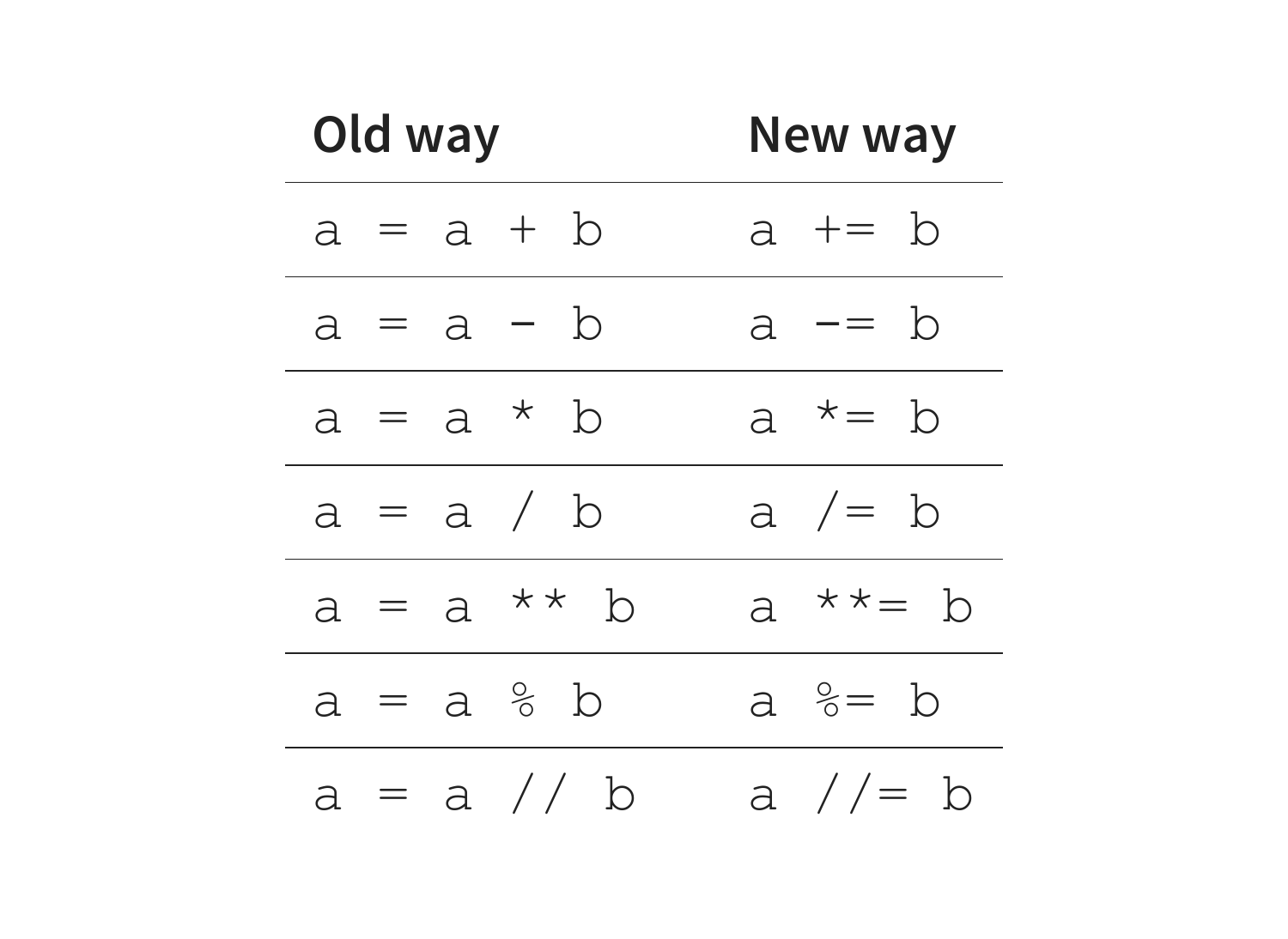### **CONTINUE**

This is a loose end from our discussion of loops in . [Lecture](https://dumas.io/teaching/2021/fall/mcs260/slides/lecture6.html) 6

We talked about break, which exits the loop immediately.

There is also continue, which skips the rest of the loop body and starts the next iteration.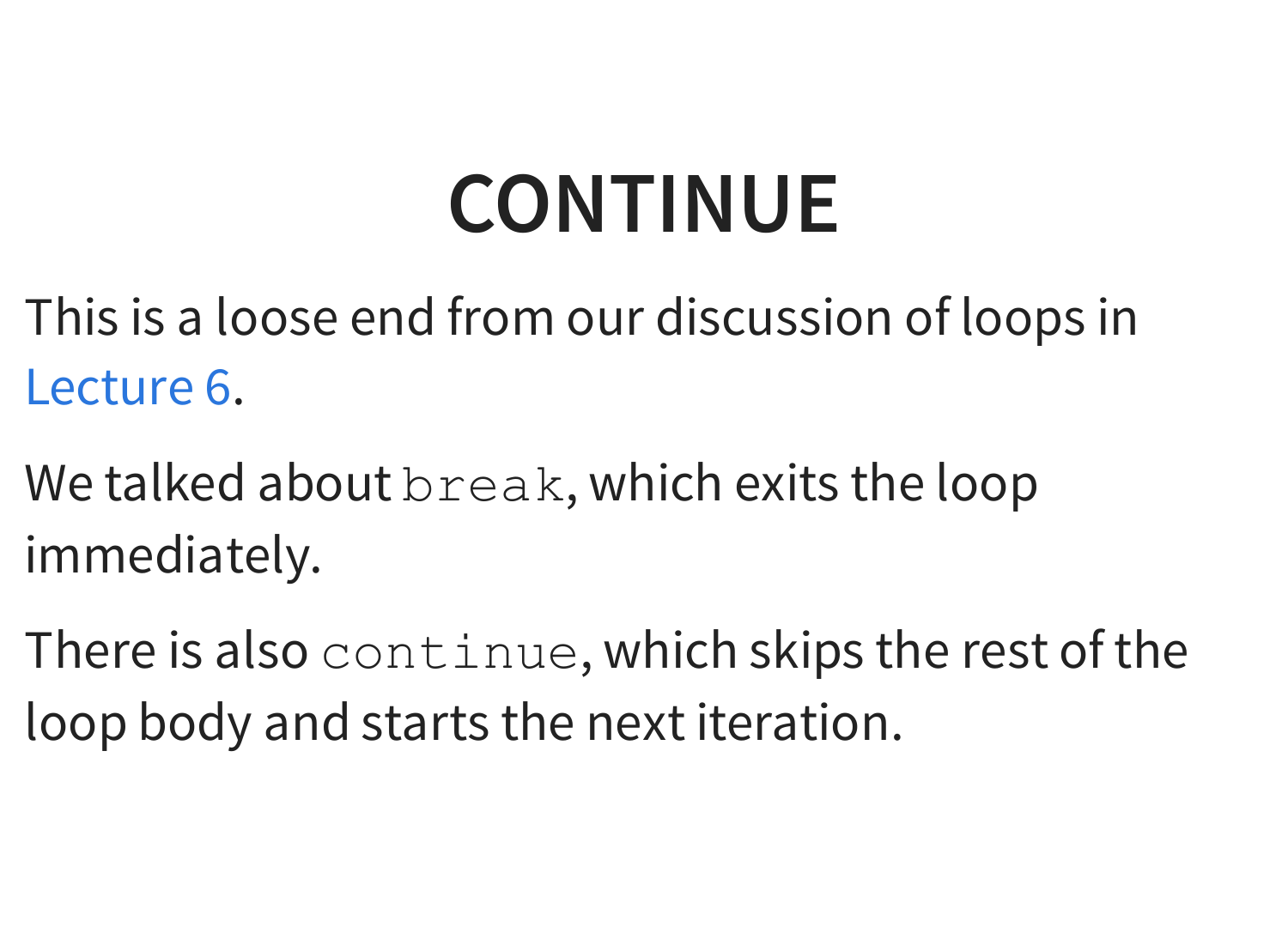## **WHEN TO USE CONTINUE**

- Never truly required. But when a loop body needs to end early, and move on to the next iteration, it can be helpful.
- Using continue avoids most of the loop body being inside else.
- E.g. let's modify terminal2.py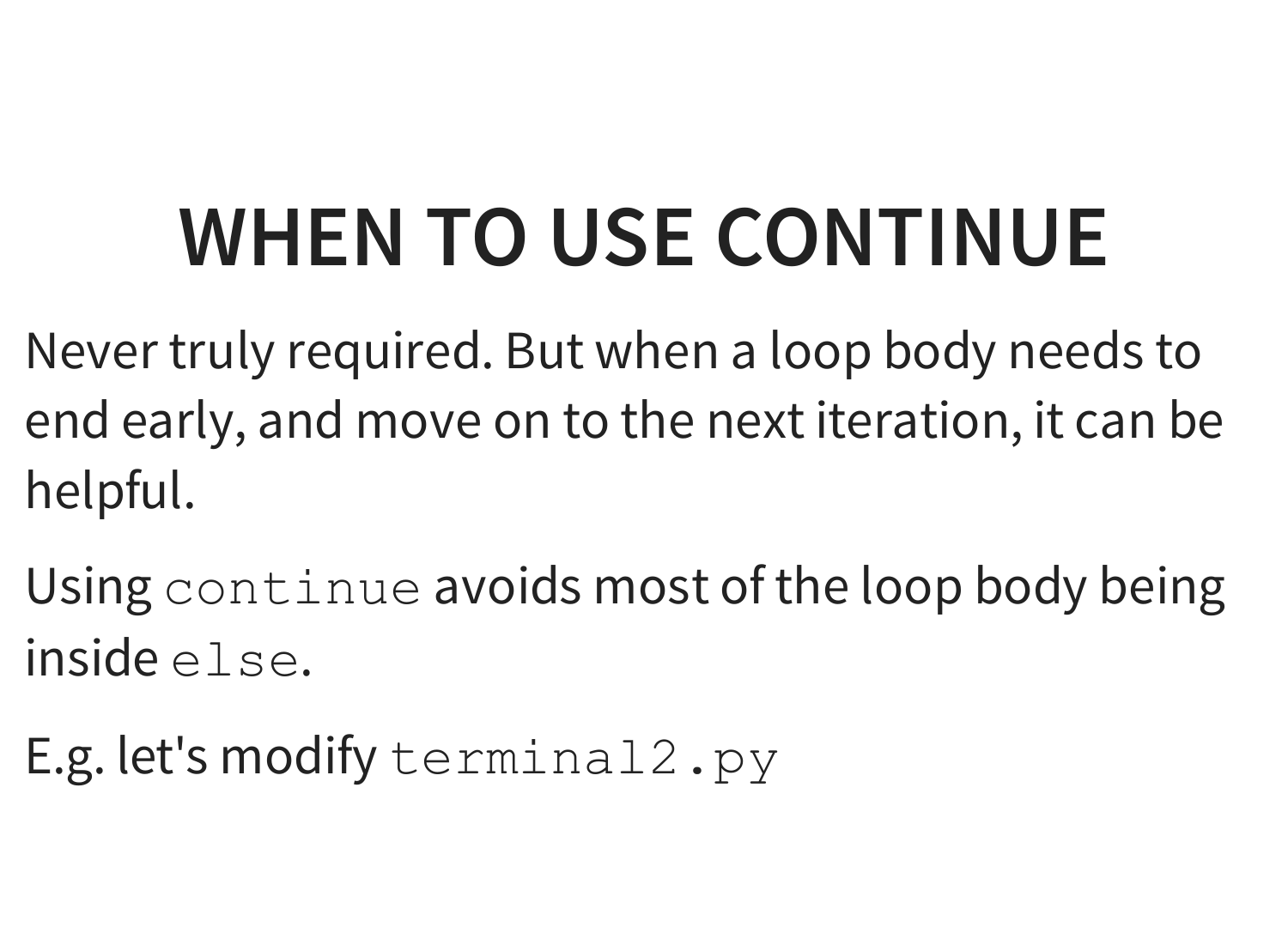## **NEVER NEVER NEVER**

**Never** have continue as the last statement in a loop body. Doing so has no function—continuing at the end is the default behavior!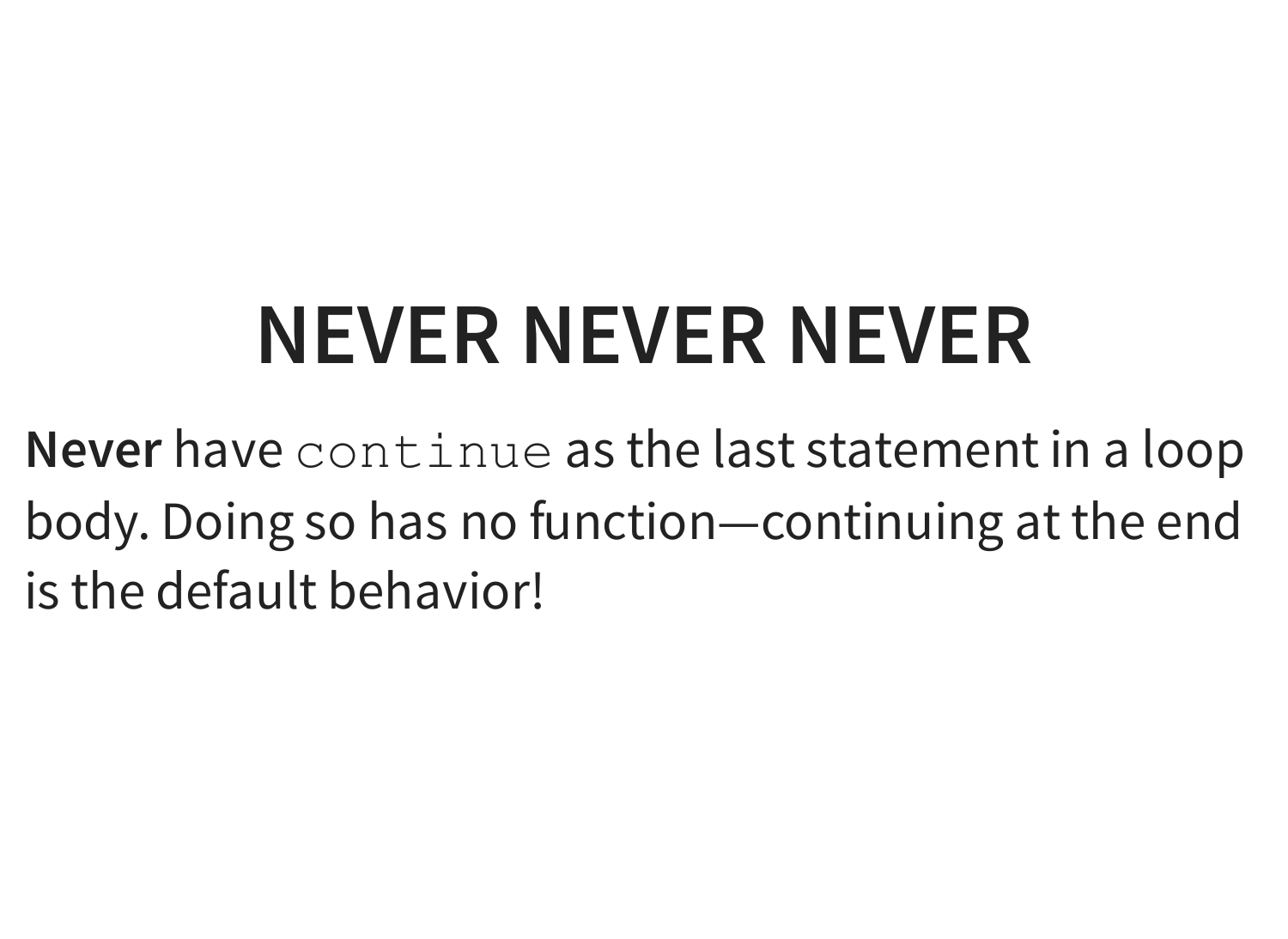## **NONE**

None is the only value of type NoneType. It represents the absence of a value, in cases where some value is needed.

E.g. None is the return value of a function that doesn't have a return statement.

```
def f(x):
    x*x
print(f(2))
```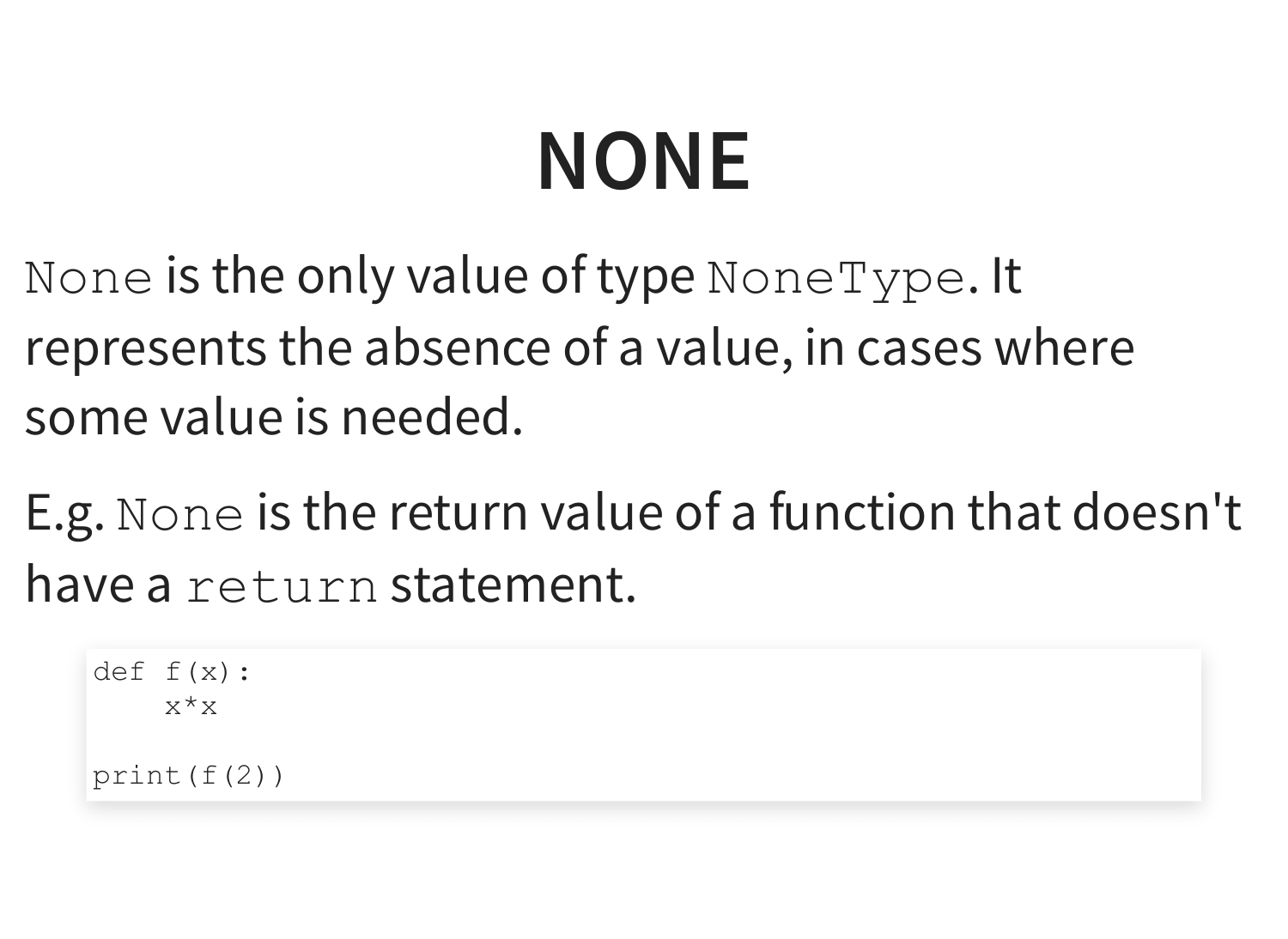## **BOOLEAN COERCION**

Recall that every value in Python can be converted to a boolean when needed (e.g. in conditional).

- False, None, 0, 0.0, 0j,  $[]$ ,  $]$ , ""  $\rightarrow$  False
- Anything else  $\rightarrow$  True

Values called "truthy" or "falsy" according to what they convert to.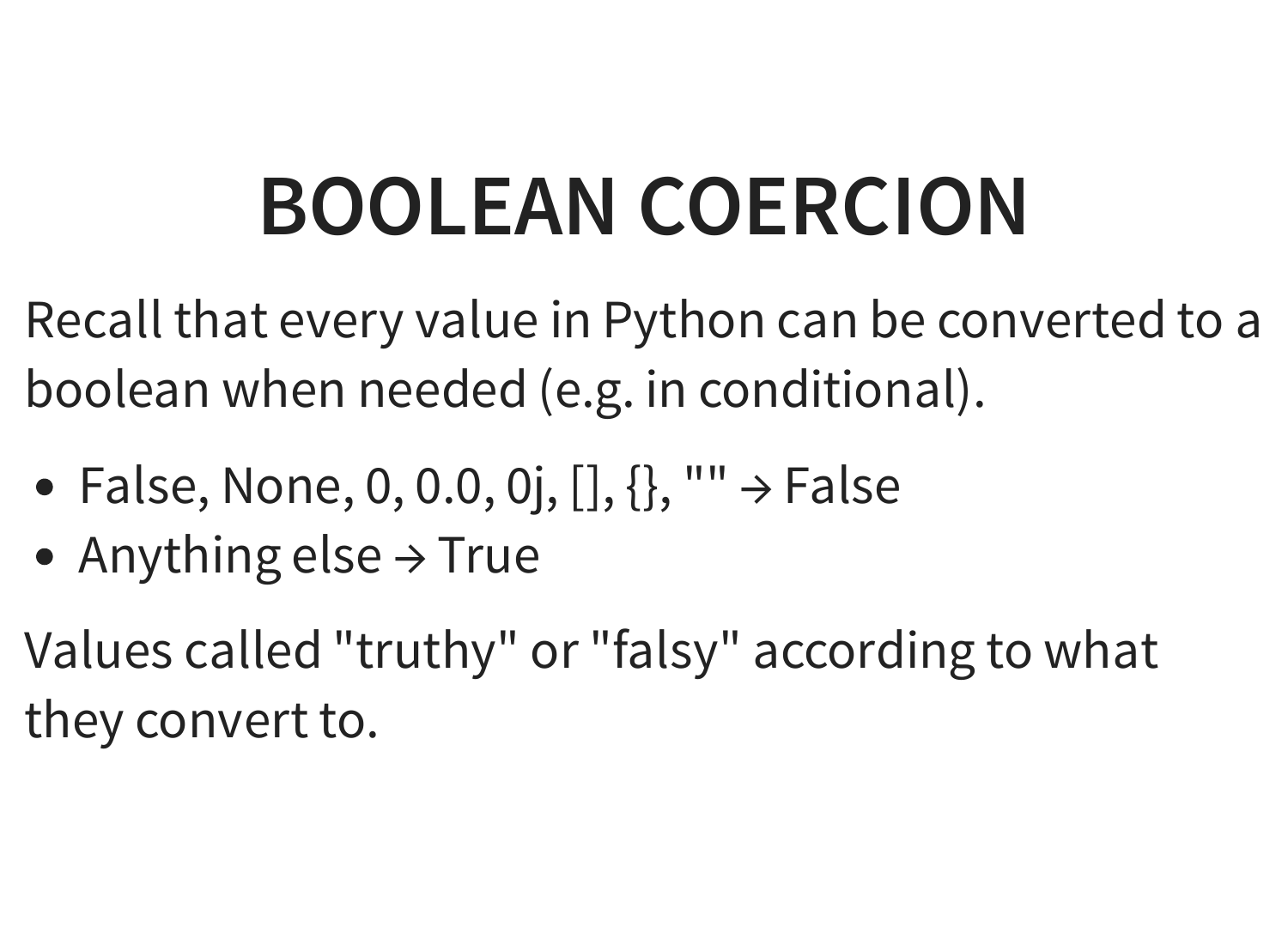```
x = 5while x:
    print(x,end=" ")
    x \rightarrow -1
```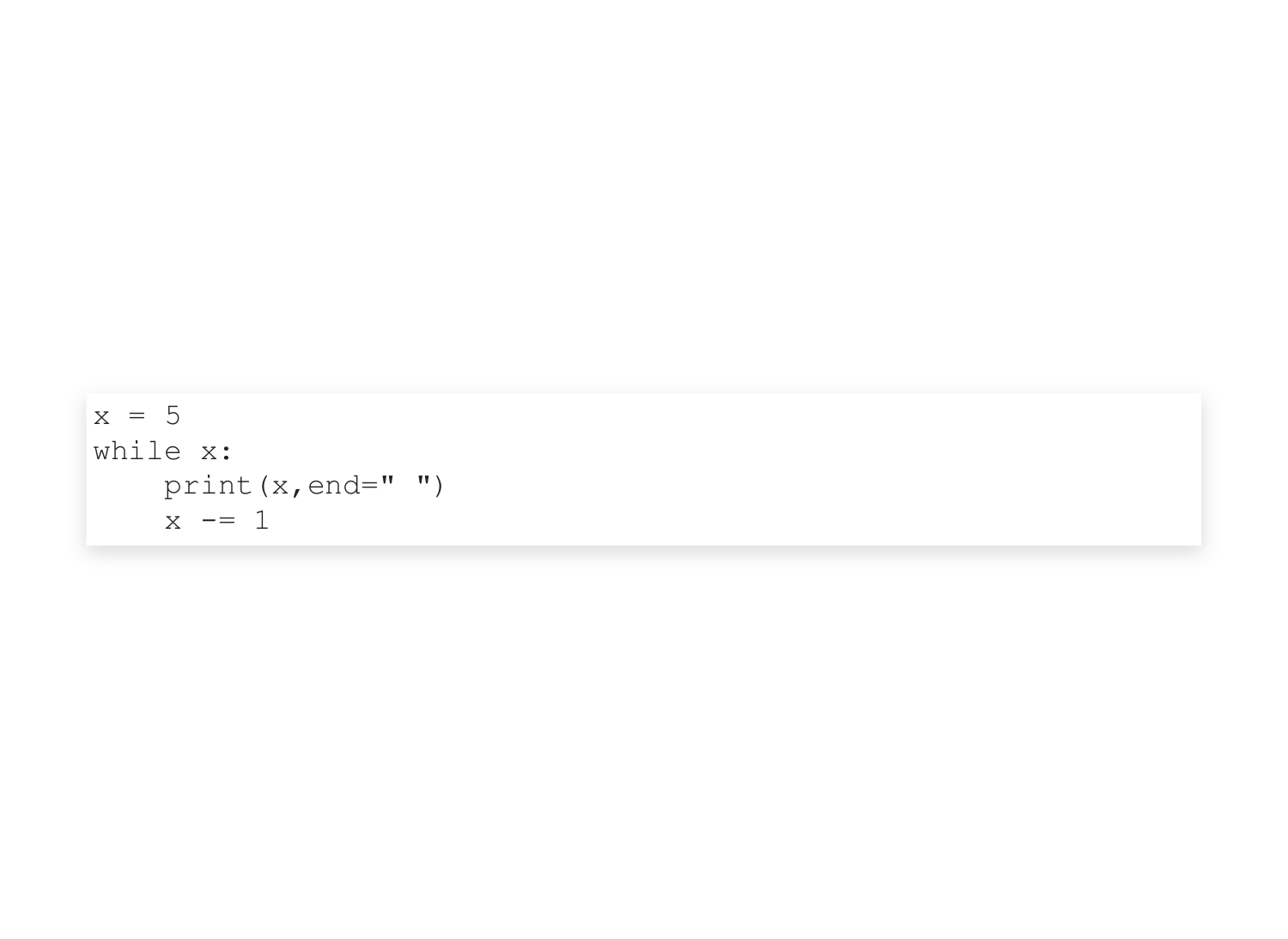#### **SEQUENCES AND ITERABLES**

A sequence is an ordered collection that can be accessed by integer index, e.g. tuple, list, string.



Roughly: x is a sequence if  $x[2]$  might work.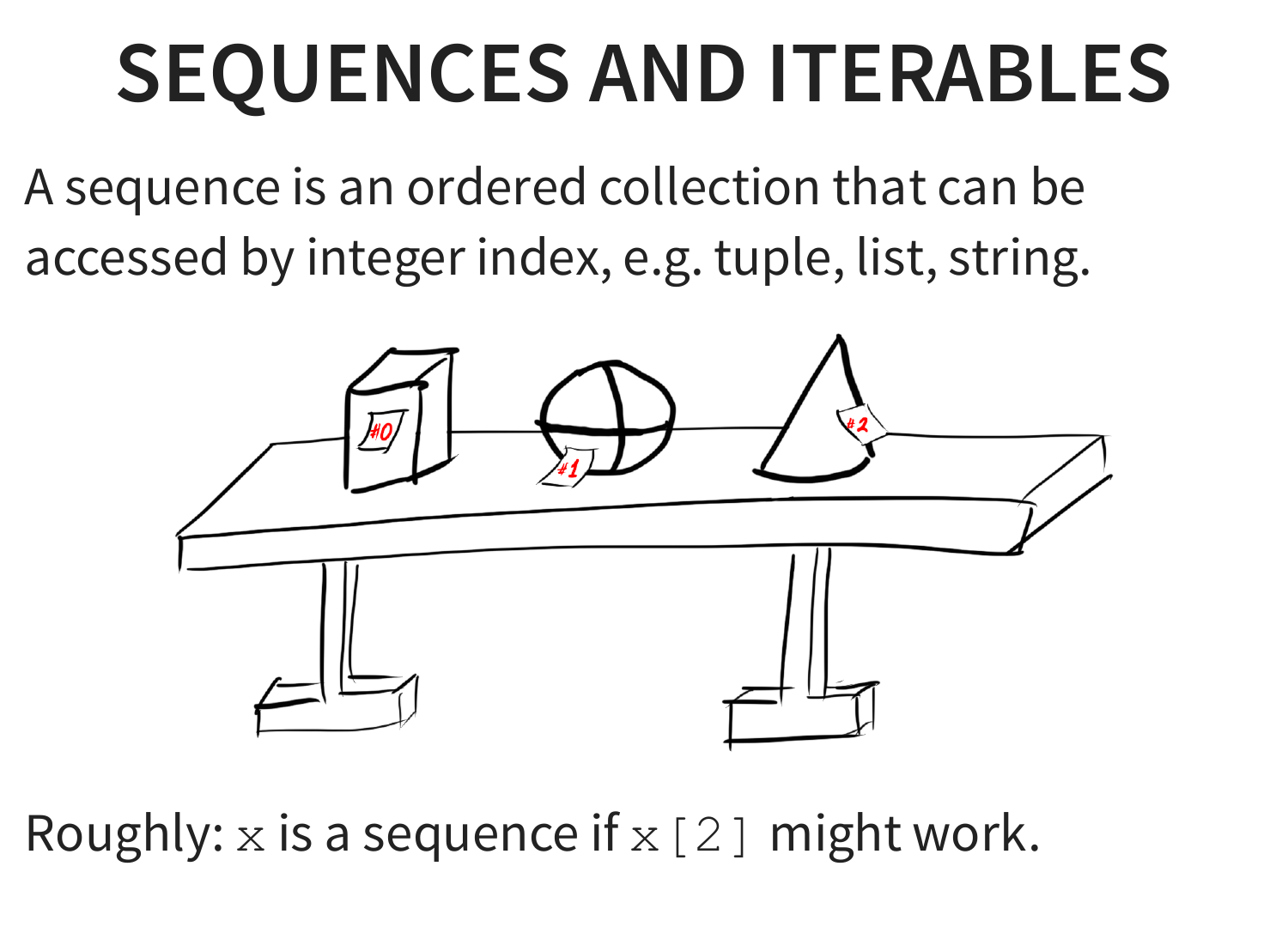#### **SEQUENCES AND ITERABLES**

An iterable is a collection that can return items one by one upon request. (Any sequence can do this.)



 $x$  is an iterable if  $for$   $t$  in  $x:$  works.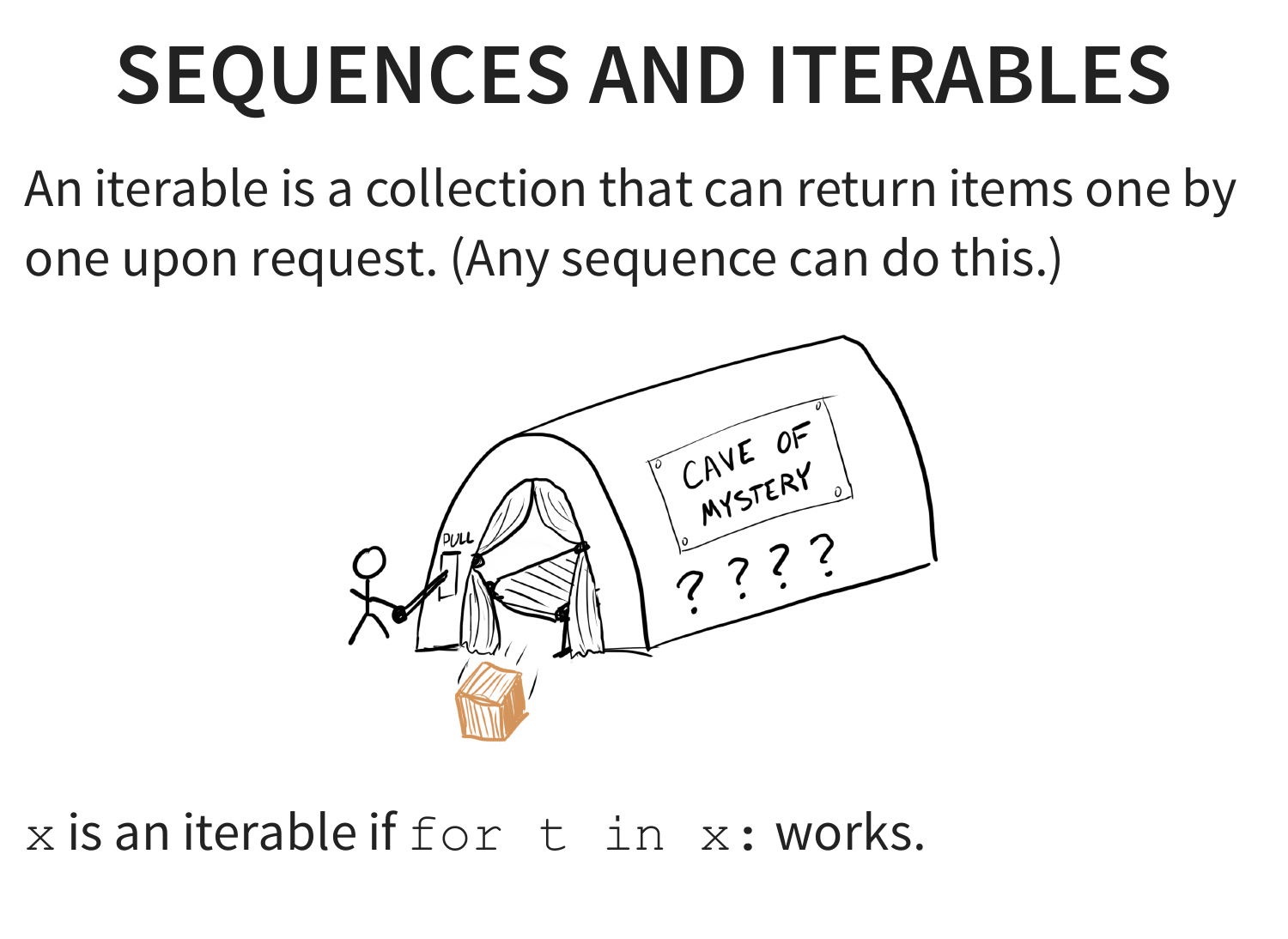#### **NON-SEQUENCE ITERABLES**

range objects, file objects, csv.reader, dictionaries, ...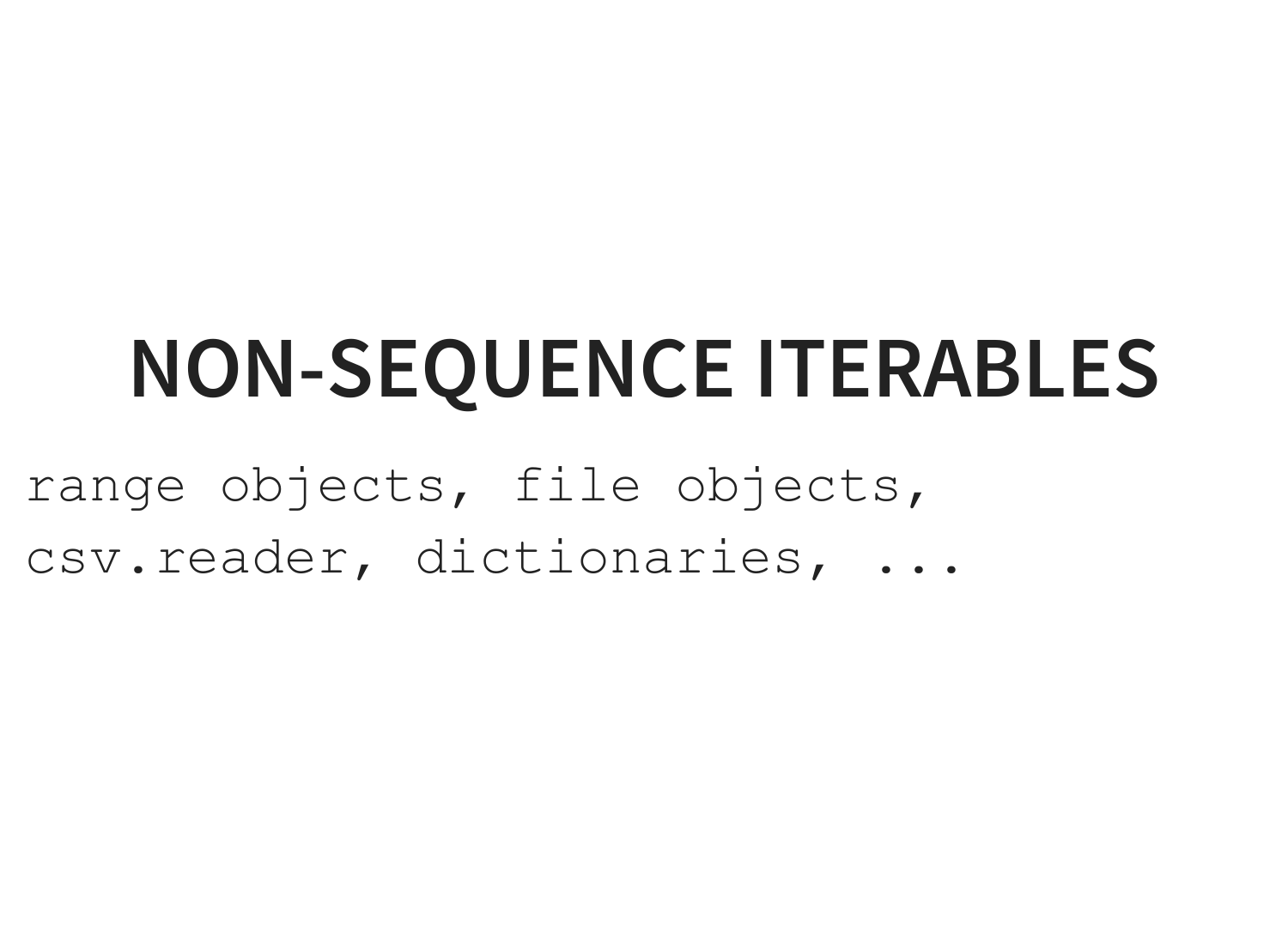# **LIST()**

- The function  $list(x)$  will convert an iterable x to a list, which is a sequence.
- In the process it will generate and store everything the iterable produces.
- Always look for a way to avoid this function. Nearly all uses by beginners are unnecessary.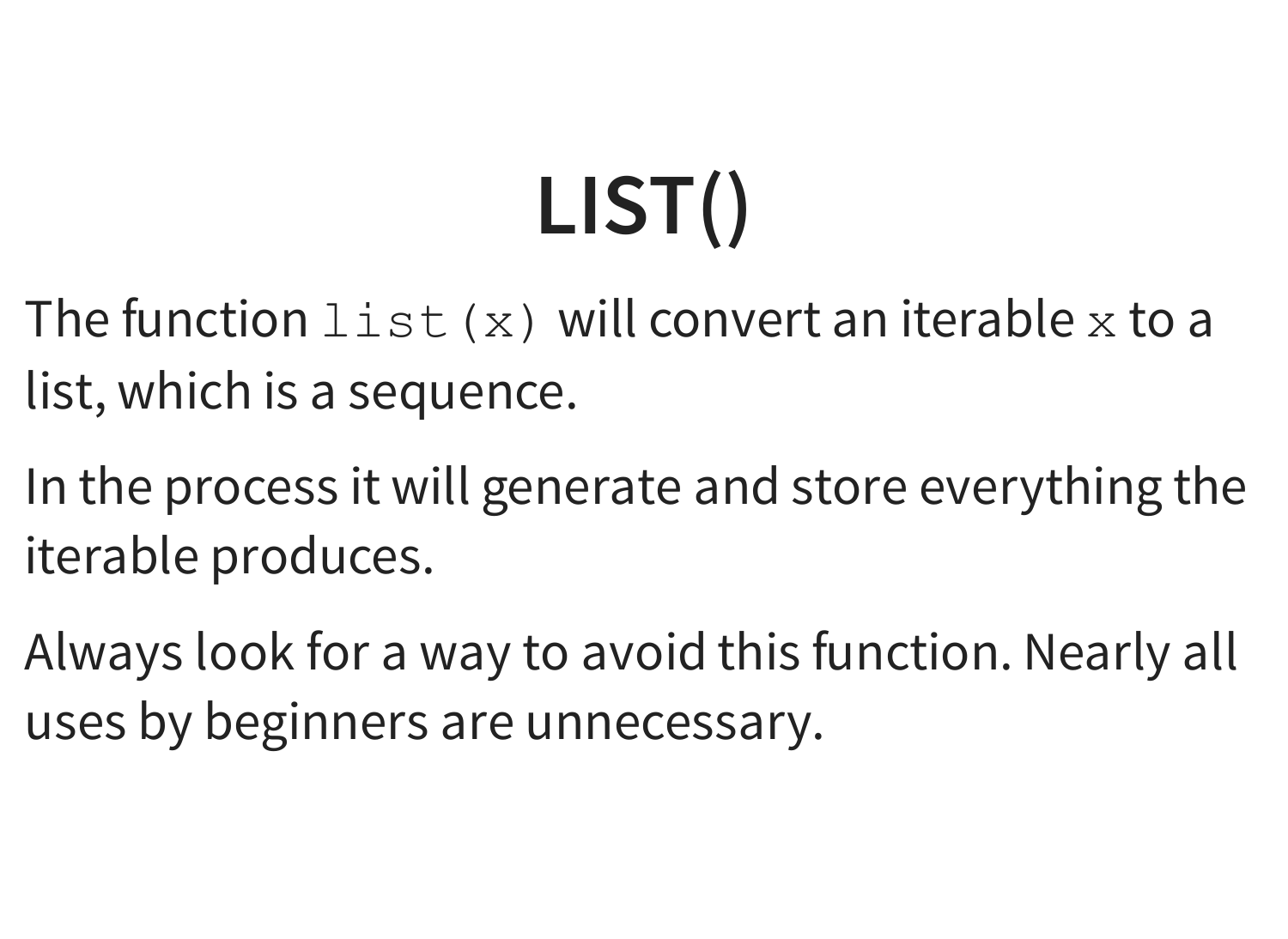#### **ANY & ALL**

The functions  $\text{any}(L)$  and  $\text{all}(L)$  convert an iterable L into a single boolean.

any (L) returns True if at least one item from L is truthy. It returns as soon as it finds a truthy value. It is like a chain of or.

 $a11(L)$  returns True if all items from L are truthy. It returns as soon as it finds a falsy value. It is like a chain of and.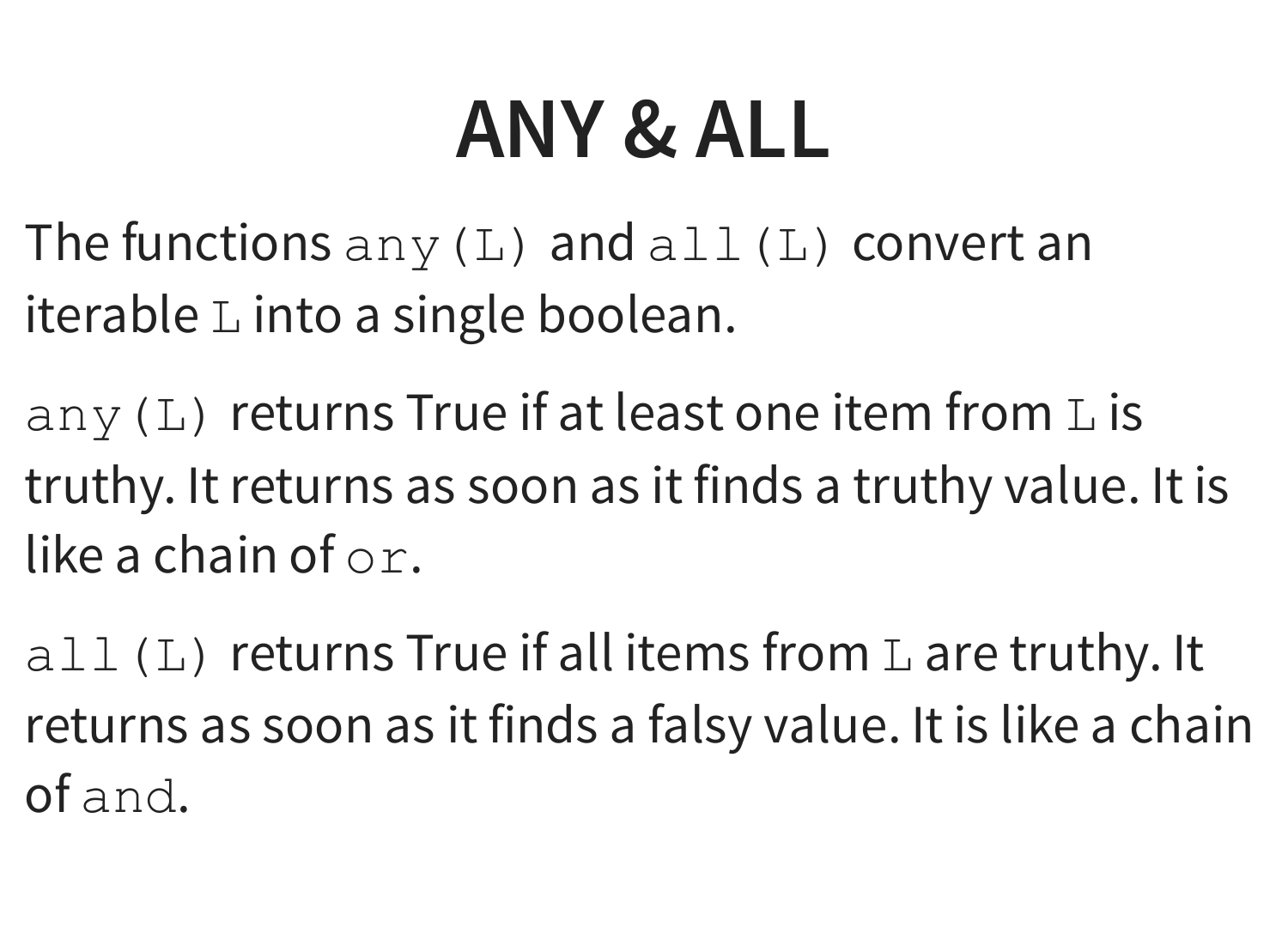#### Example: Check whether all characters in a string satisfy a condition.

```
left keys = "qwertasdfgzxcvb"
def is left hand(word):
    "Can `word` be typed with only left hand on en-us keyboard
    return all( [c in left_keys for c in word] )
```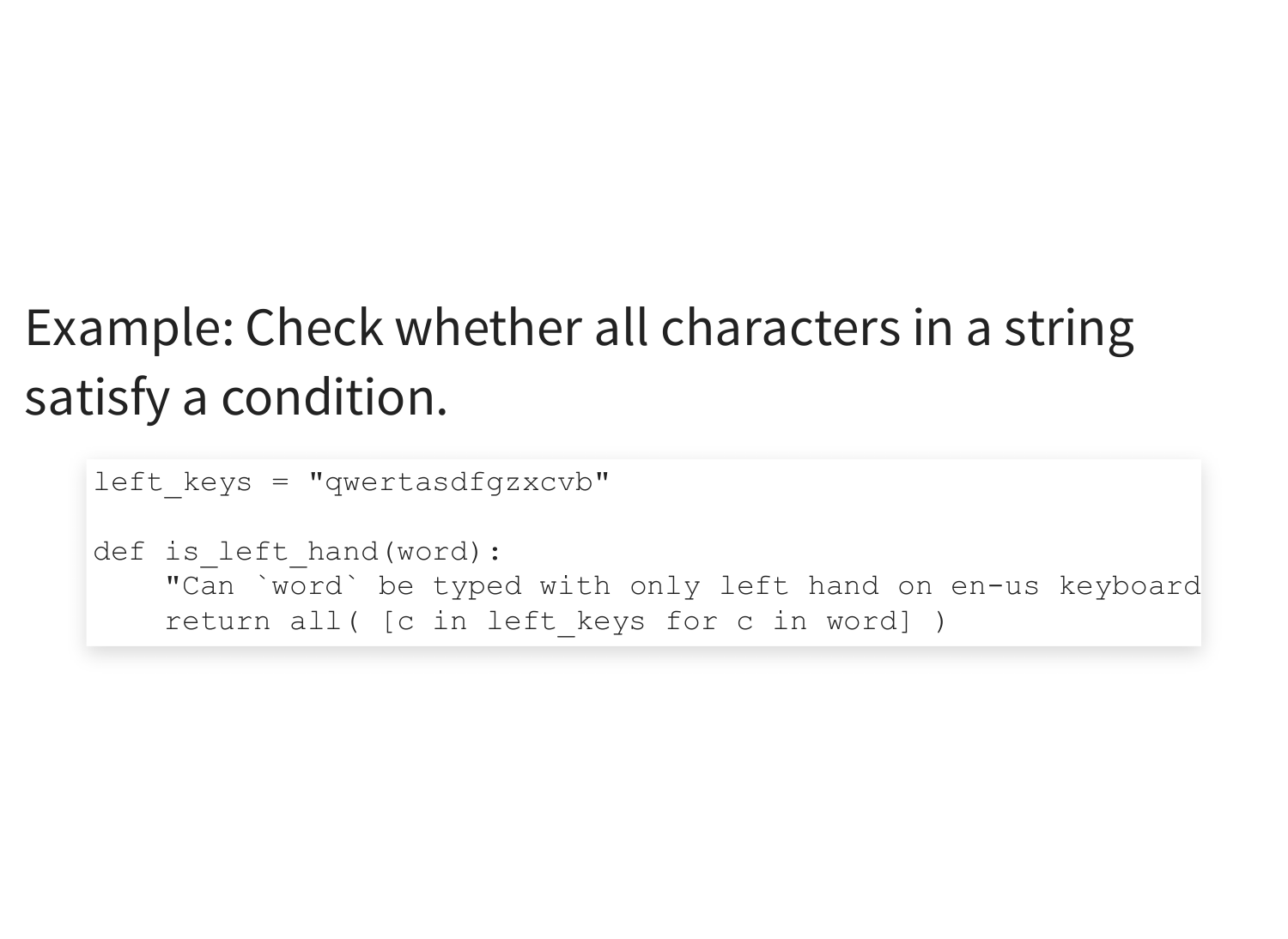#### Example: Check whether a list of numbers contains at least one positive number.

```
def contains a positive(L):
    "Does `L` contain an element greater than zero?"
    return any( [x>0 for x in L] )
```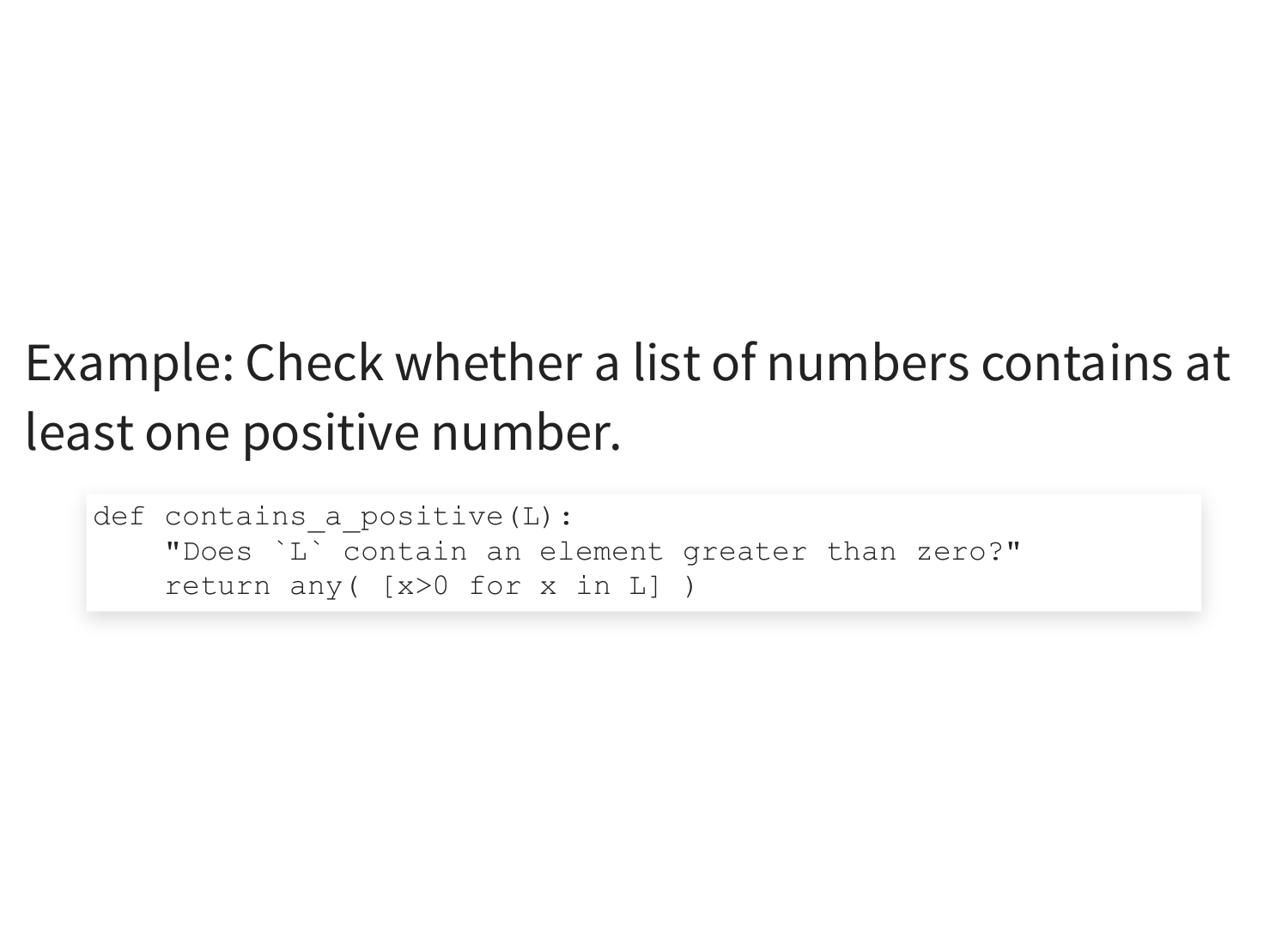#### **ENUMERATE**

Reminder about this useful iterable.

If L is an iterable giving items  $a, b, c, \ldots$  then enumerate (L) is an iterable giving tuples  $(0, a)$ ,  $(1,b)$ ,  $(2,c)$ , ....